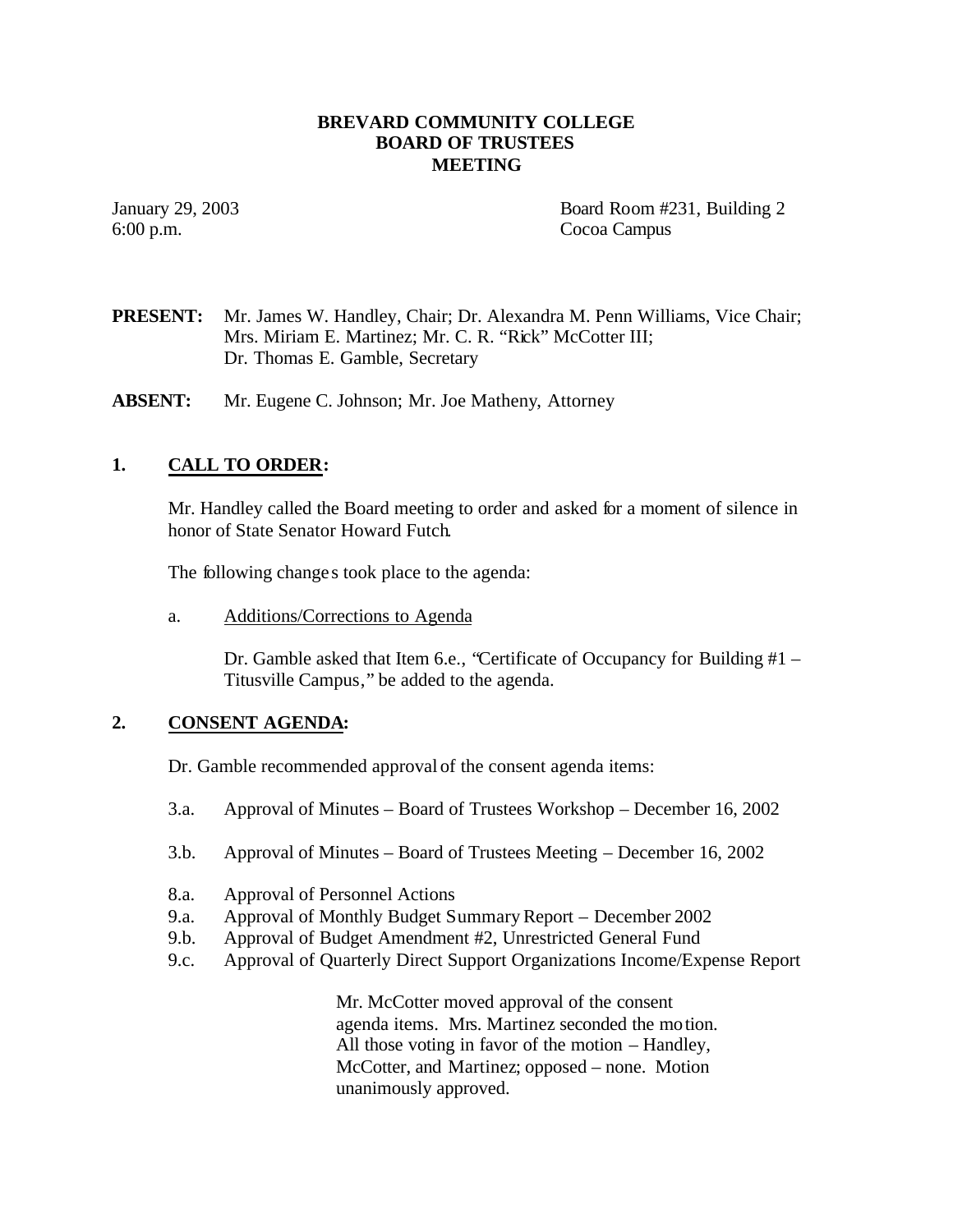Board of Trustees Meeting January 29, 2003 Page  $-2$  –

# **3. APPROVAL OF THE OFFICIAL MINUTES OF PREVIOUS MEETINGS:**

a. Minutes – Board of Trustees Workshop – December 16, 2002

Approved – consent agenda.

## b. Minutes – Board of Trustees Meeting – December 16, 2002

Approved – consent agenda.

# **4. COMMUNICATIONS:**

None.

# **5. CITIZEN'S PRESENTATION:**

None.

(Dr. Penn Williams arrived at 6:17 p.m.)

# **6. CONSTRUCTION AND DEVELOPMENT:**

## a. Approval of Construction Manager – Re-roofing Projects – Mr. Little (Addendum)

Mr. Little reported architectural plans for the re-roofing of four roofs are complete and plans have begun for two more buildings. He reported the Architectural Committee recommended A. D. Morgan as the first choice. Mr. Little reported that with Board approval, the college will negotiate a contract, with A. D. Morgan to provide construction management services for the re-roofing projects. In the event the college is unsuccessful in negotiating a contract with A. D. Morgan, it will attempt to negotiate a contract with the next firm (according to priority), which is Skanska. Dr. Gamble recommended approval of the recommendation of the Architectural Committee.

> Mr. McCotter moved approval of the Architectural Committee recommendation to negotiate a contract with A. D. Morgan, and if unsuccessful, to negotiate a contract with Skanska. Mrs. Martinez seconded the motion. All those voting in favor of the motion – Handley, McCotter, Martinez, and Penn Williams; opposed – none. Motion unanimously approved.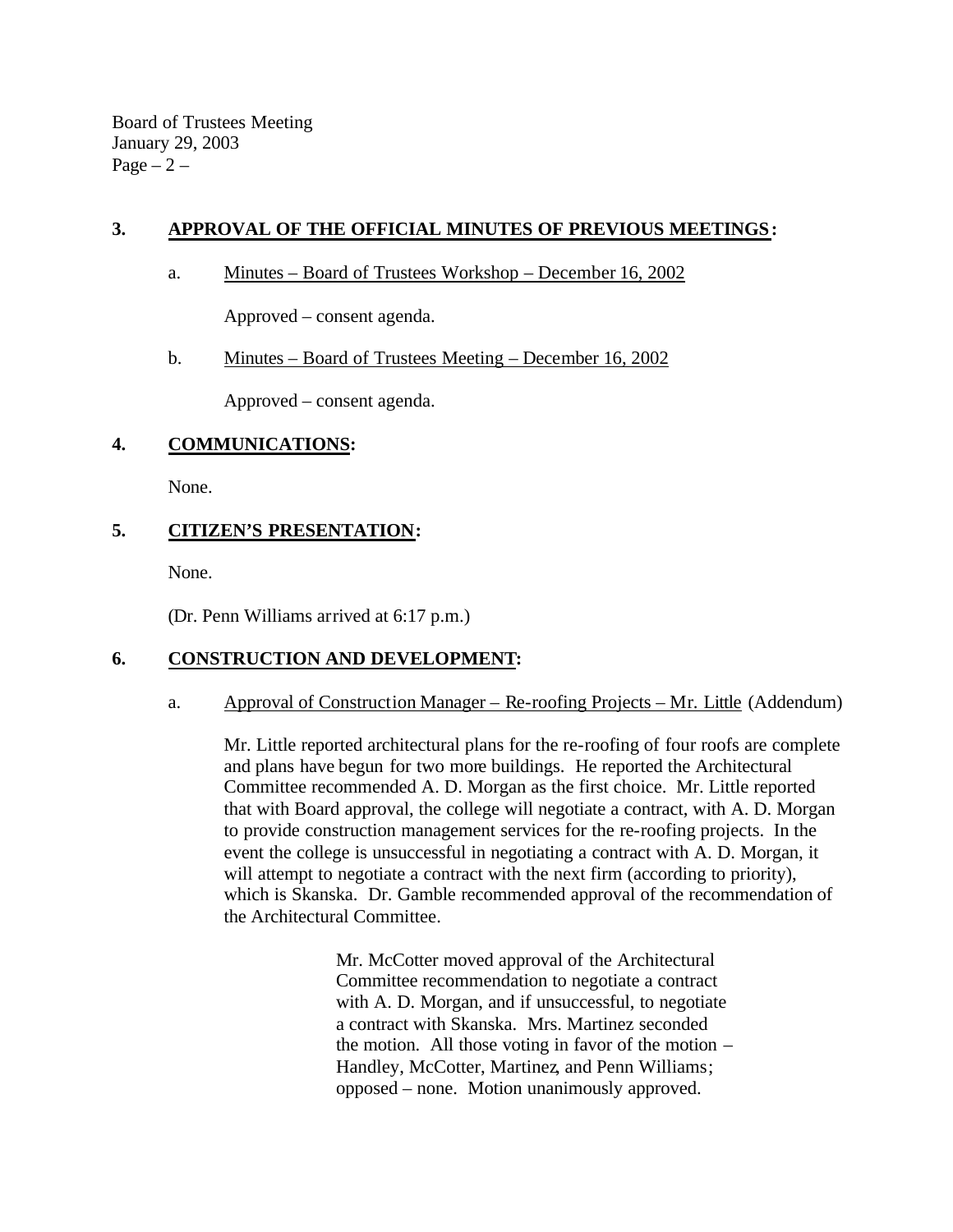Board of Trustees Meeting January 29, 2003 Page  $-3-$ 

> b. Approval of Architect Plans – Bldg. #2, Cocoa Campus (Phase 2) – Mr. Little (Addendum)

Mr. Little reported the college has been working with Mr. Jack Rood, Architect with Rood and Zwick Architects and Association, on the plans for the second renovation phase of Building #2, Cocoa Campus. The priorities of this renovation are water sealing the building, renovation of the lobby and atrium, and construction of a new entrance. Mr. Rood gave a presentation on the remodeling plans for Phase 2. Dr. Gamble recommended approval of the Architect Plans, Building #2, Cocoa Campus (Phase 2).

> Mrs. Martinez moved approval of the Architect Plans for Building #2, Cocoa Campus (Phase 2). Mr. McCotter seconded the motion. All those voting in favor of the motion – Handley, McCotter, Martinez, and Penn Williams; opposed – none. Motion unanimously approved.

c. Approval of Amendment to Construction Manager Contract with A. D. Morgan, Bldg. #2, Cocoa Campus – Mr. Little (Addendum)

Mr. Little reported the guaranteed maximum price for the renovations of Phase 2 for Building #2 on the Cocoa Campus was being presented to the Board for approval. He reported A. D. Morgan, construction manager for this project, negotiated with subcontractors and they have guaranteed that BCC's costs for this renovation will be no more than \$554,773. Mr. Little has met with the companies and is satisfied that this represents a fair price for the college. Dr. Gamble recommended approval of the Amendment to the Construction Manager Contract with A. D. Morgan, Building #2, on the Cocoa Campus.

> Mr. McCotter moved approval of the Amendment to Construction Manager Contract with A. D. Morgan, Building #2, Cocoa Campus. Mrs. Martinez seconded the motion. All those voting in favor of the motion – Handley, McCotter, Martinez, and Penn Williams; opposed – none. Motion unanimously approved.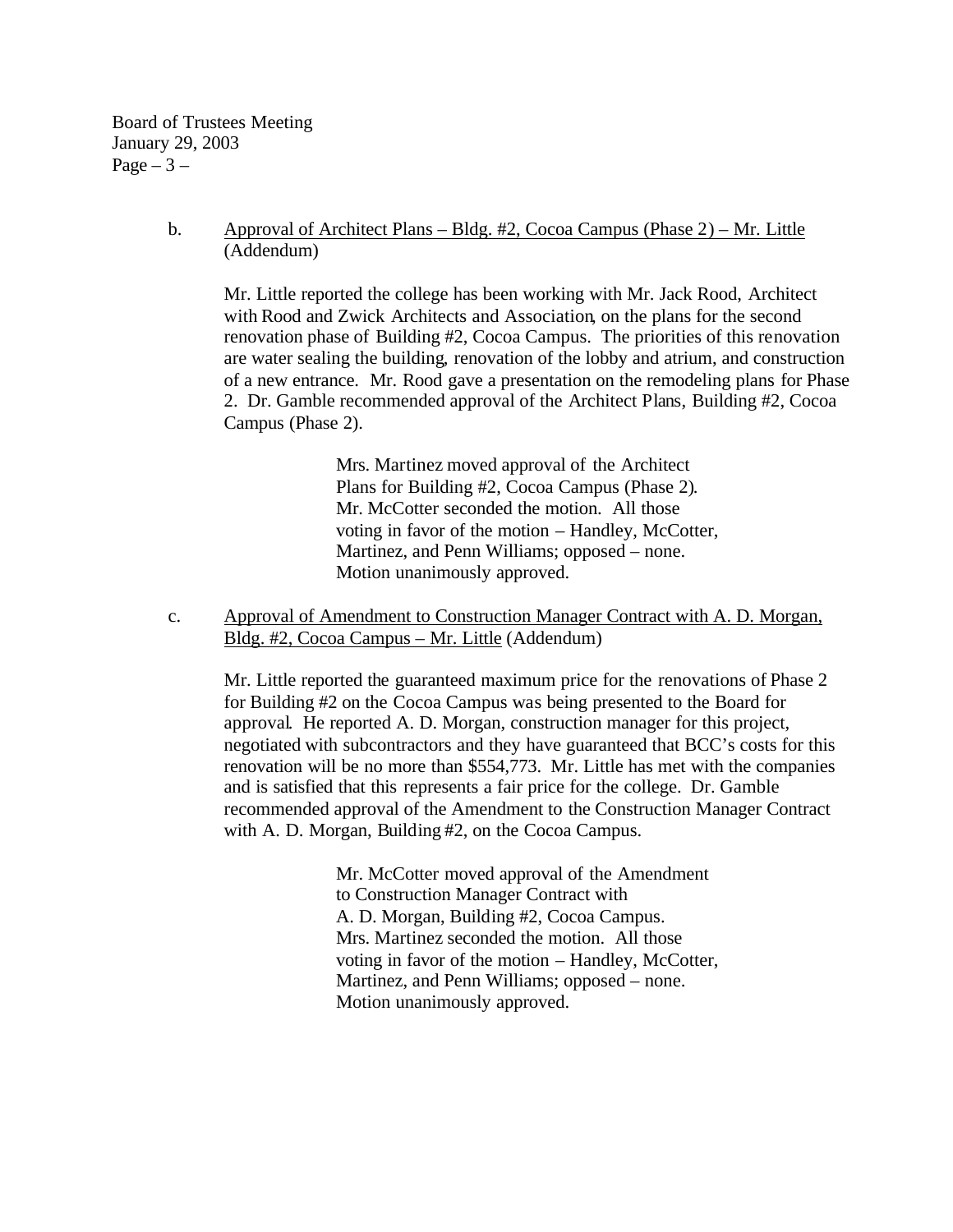Board of Trustees Meeting January 29, 2003 Page  $-4$  –

#### d. Approval of Construction Manager, Bldg. #5, Melbourne Campus – Mr. Little (Addendum)

Mr. Little reported the Board recently approved architectural plans for the renovation of the science labs, on the Melbourne Campus, as designed by BRPH Architects – Engineers, Inc. The construction will take place between the spring and fall semesters. He reported the Selection Committee recommended the following firms in ranking order: A. D. Morgan, Ruby Construction, W&J Contractors, and Ivey's Construction. Mr. Little reported that with Board approval, the college will negotiate a contract, with A. D. Morgan as the Construction Manager for Building #5 on the Melbourne Campus. In the event the college is unsuccessful in negotiating a contract with A. D. Morgan, it will attempt to negotiate a contract with the other firms (according to priority), which are Ruby Construction, W&J Contractors, and Ivey's Construction. Dr. Gamble recommended approval of the recommendation of the Selection Committee.

> Mr. McCotter moved approval of the Selection Committee recommendation to negotiate a contract with A. D. Morgan, and if unsuccessful, to negotiate a contract with Ruby Construction, W&J Contractors, and Ivey's Construction in priority order. Mrs. Martinez seconded the motion. All those voting in favor of the motion – Handley, McCotter, Martinez, and Penn Williams; opposed – none. Motion unanimously approved.

e. Approval of the Certificate of Occupancy for Bldg. #1 – Titusville Campus – Mr. Little

Mr. Little reported Florida Statute requires the Board to accept a building as "substantially completed" when a certificate of occupancy is issued. A certificate of occupancy was received today, by Mr. Little, for Building #1, Titusville Campus. Mr. Little asked the Board to accept the certificate of occupancy for this building. He reported the contractor is currently repairing the items on the punch list that need correction. Mr. Little reported that Board approval of the certificate of occupancy will not release the contractor from any responsibilities of correcting the items on the punch list. He reported it does release the contractor from the retainage with the exception of an amount equal to the approximate costs of repairs. Dr. Gamble recommended approval of the Certificate of Occupancy for Building #1, Titusville Campus.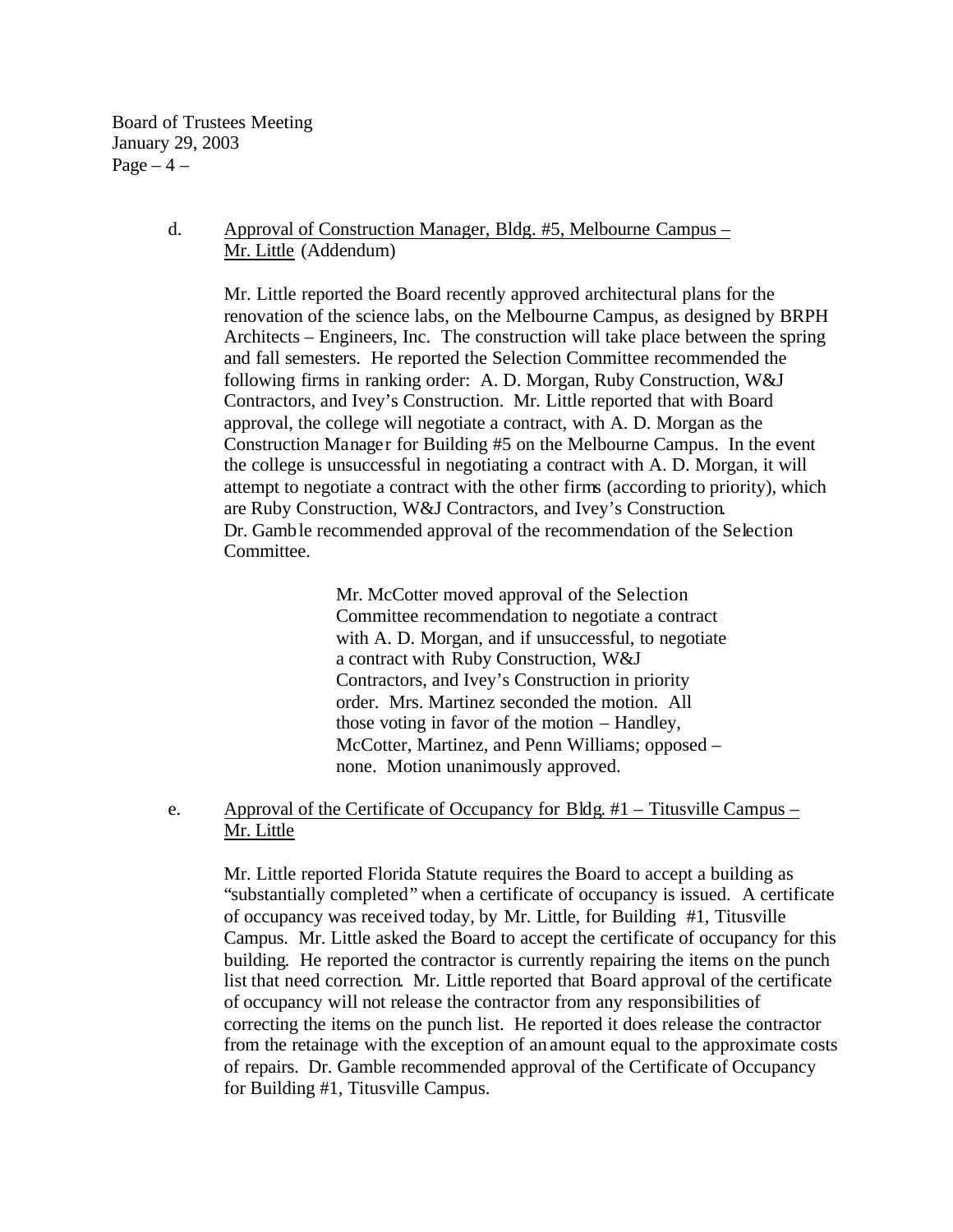Board of Trustees Meeting January 29, 2003 Page  $-5-$ 

> Mrs. Martinez moved approval of the Certificate of Occupancy for Building #1, Titusville Campus. Mr. McCotter seconded the motion. All those voting in favor of the motion – Handley, McCotter, Martinez, and Penn Williams; opposed – none. Motion unanimously approved.

# **7. OLD BUSINESS:**

a. Report on Pending Legal Actions – Mr. Matheny (Addendum)

Dr. Gamble reported, in Mr. Matheny's absence, that the stadium arrangements are moving forward in Cocoa and there do not appear to be any particular problems.

Dr. Gamble reported Mr. McCotter had a suggestion regarding the contract for Spacecoast Oktoberfest, Inc. He suggested changing the wording on page three, item number three, of the Occupancy/Use Agreement to read "each event," in place of "the event."

Dr. Penn Williams pointed out Mr. Matheny's summary stated the Oktoberfest will be held at the Palm Bay Campus. It should have read that it will be held at the Melbourne Campus. Dr. Gamble will bring this to Mr. Matheny's attention for correction.

## **8. NEW BUSINESS:**

a. Approval of Personnel Actions – Ms. Oglesby (Addendum)

Approved – consent agenda.

b. Request for Board Meeting Agenda Items – Board Members

Mrs. Martinez asked for a presentation of the analysis tool that takes demographic data and looks at the effects to the economy from expenditures to the college. She would like to set aside some time to look at the results and to get a recommendation.

Dr. Penn Williams asked for BCC to look at the possibility of being a sponsor of a charter school and to ask the Okaloosa-Walton Community College representative to give BCC Board members a presentation regarding charter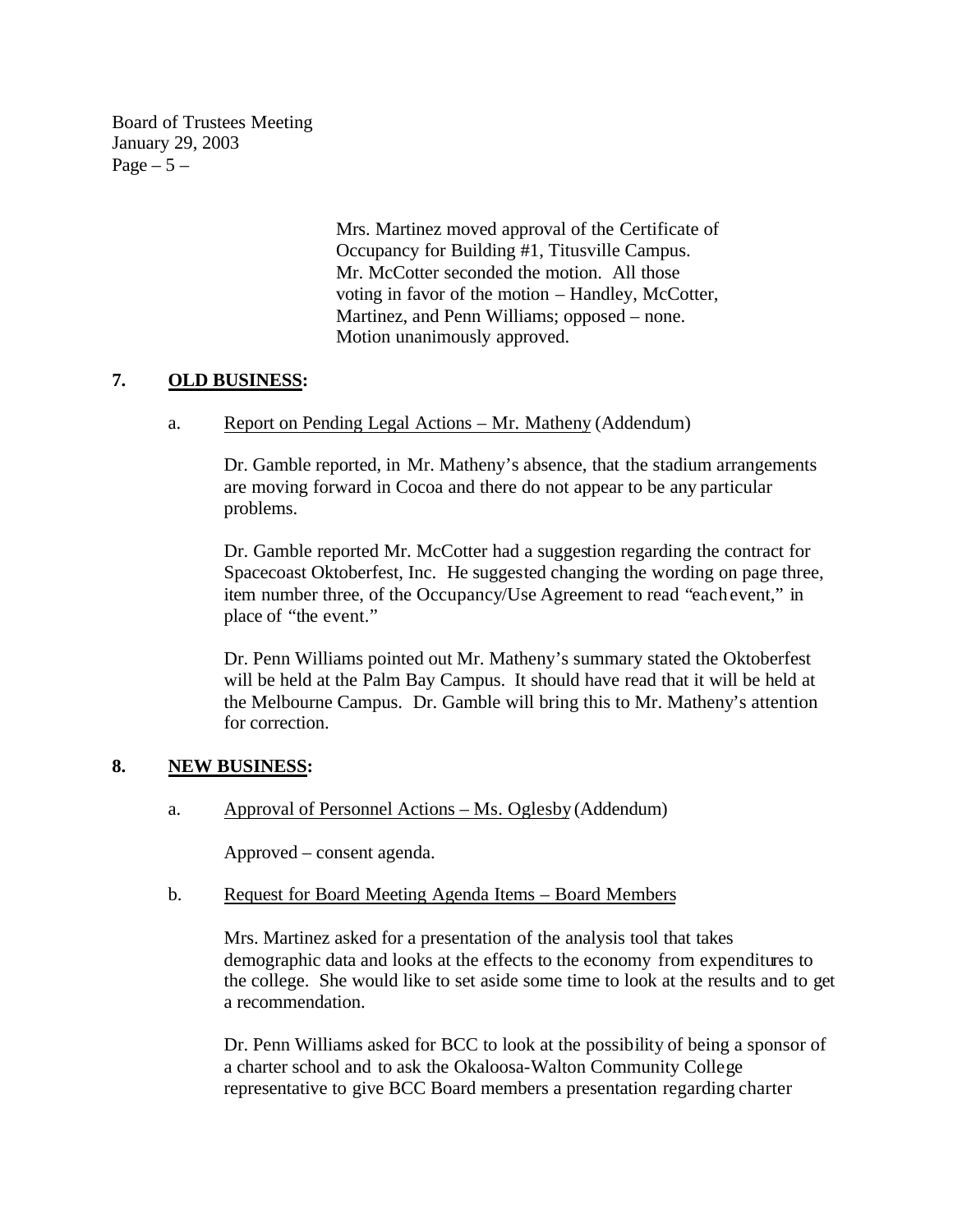Board of Trustees Meeting January 29, 2003 Page  $-6$  –

> schools. Mrs. Martinez suggested that more information be presented to the Board showing how this supports the mission ofthe college before the presentation.

Mr. McCotter asked for a presentation at the February 17, 2003, Board meeting regarding the status of the agreement with the YMCA for the Cocoa Campus. Dr. Brenda Fettrow, Cocoa Campus President, reported an agreement is currently in the process and will be brought to the Board for the February 17, 2003, meeting. Dr. Gamble suggested having a representative from the YMCA to give an update to the Board at the meeting.

# **9. FINANCIAL ACTIONS:**

a. Approval of Monthly Budget Summary Report – December 2002 – Mr. Cherry (Addendum)

Approved – consent agenda.

b. Approval of Budget Amendment #2, Unrestricted General Fund – Mr. Little (Addendum)

Approved – consent agenda.

c. Approval of Quarterly Direct Support Organiza tions Income/Expense Report – Mr. Cherry (Addendum)

Approved – consent agenda.

d. Update on Budget – Mr. Little

Mr. Little reported the Governor's budget was released last week and K-12 received the bulk of new money due to the Class Size Amendment and the Pre-K Movement. The community college state funding was cut by \$27 million, which is a 3.1 percent cut. He reported the budget calls for a tuition increase of seven percent, which will generate slightly more revenue than the state funds that are being cut. If the budget was funded as proposed, BCC would have approximately \$400,000 in additional revenue. However, BCC will incur a \$1 million increase in retirement payments and a \$500,000 increase in health insurance costs. Mr. Little reported BCC is funded \$3,400 for each full-time student. He reported that considering the cuts from the last two years and the proposed cuts for this coming year, as well as factoring in the increase in enrollment that BCC has had, the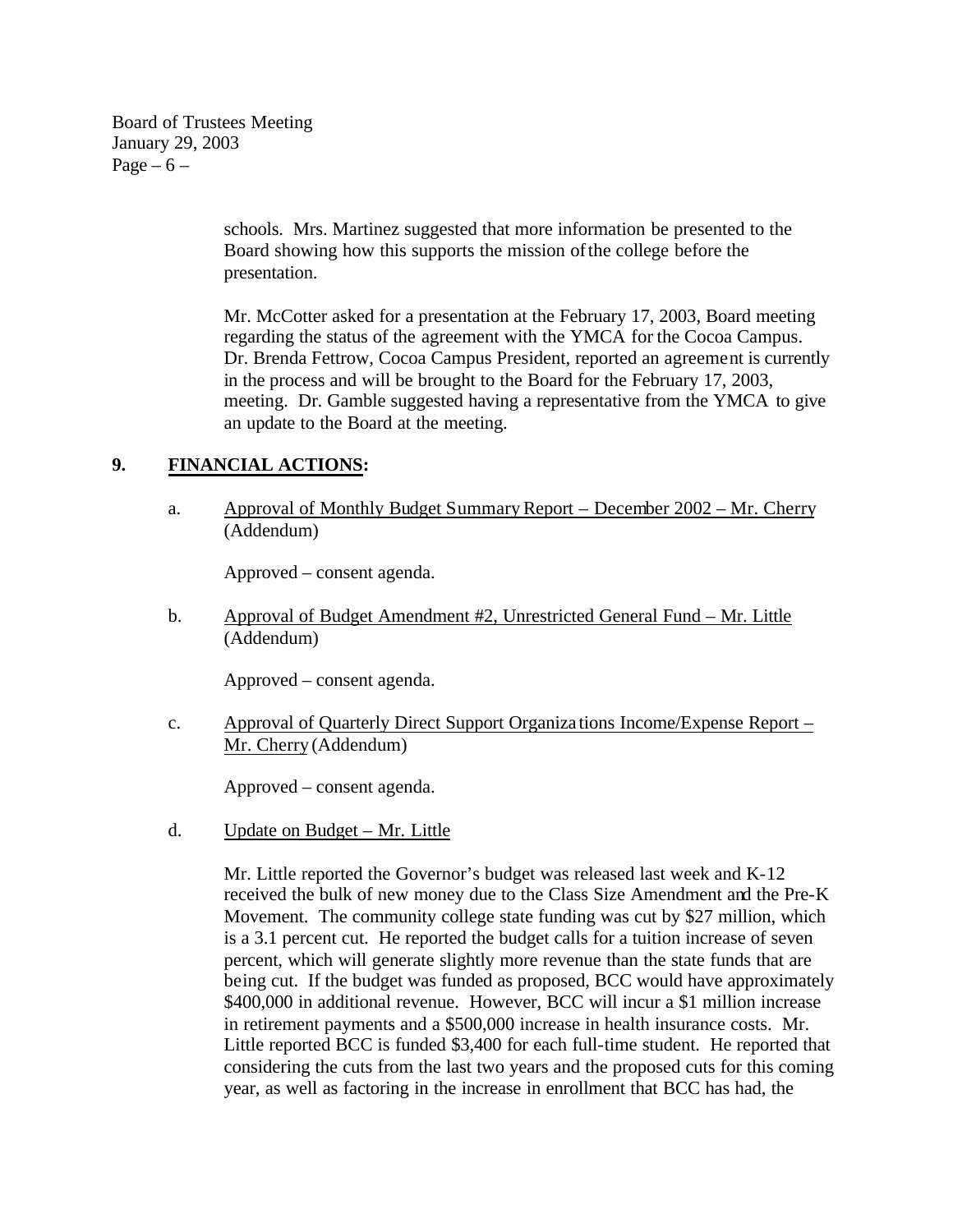Board of Trustees Meeting January 29, 2003 Page  $-7$  –

> projected rate of funding per FTE will be \$2,752; a 19 percent decrease in funding per student.

Dr. Gamble reported the Governor's budget cuts the dual enrollment support to the public schools by half. The Governor's claim is tha t the dual enrollment offerings, being expanded, will reduce the demands on public schools for the additional space. Dr. Gamble reported BCC believes the cut in the dual enrollment payment to the schools is likely to result in a total disincentive for the public schools to participate. He reported BCC should have a better idea of the final budget within the next six weeks.

Mrs. Martinez asked Mr. Little to project BCC's budget based on the Governor's proposed budget. Mr. Little explained the significant part of the \$1 million for retirement has already been budgeted to cushion this expense. Mr. Little reported he feels BCC will still have a very significant problem based on the Governor's proposed budget. He explained there are many decisions that factor into trying to work out the budget. Mr. Little guessed that BCC will be looking at an approximate \$1 million problem with the budget. Mr. Little reported BCC has already begun the budget planning process. Mrs. Martinez suggested BCC look at ways to increase tuition and at ways to add capacity to increase revenue.

Dr. Gamble reported there has been some discussion about extending the DROP to eight years. This would directly affect the budget. Dr. Gamble reported the Governor's budget did include facilities matching funds.

## **10. REPORT OF THE DISTRICT PRESIDENT:**

#### a. Approval of Revised Schedule for Board of Trustees' Meetings

Dr. Gamble reviewed the agenda for the next Board workshop and meeting scheduled for February 17, 2003, the proposed calendar for calendar year 2003, and the list of workshop topics. He reported he would like the Board members to provide feedback, for future Board meetings, on whether or not they are satisfied with the materials they are being provided in their packets. Dr. Penn Williams asked Ms. Terry Martin, Executive Assistant to the District President, to e-mail the proposed calendar for the Board of Trustees meetings and the list of workshops to the Board members. Dr. Gamble recommended approval of the Revised Schedule for Board of Trustees' Meetings.